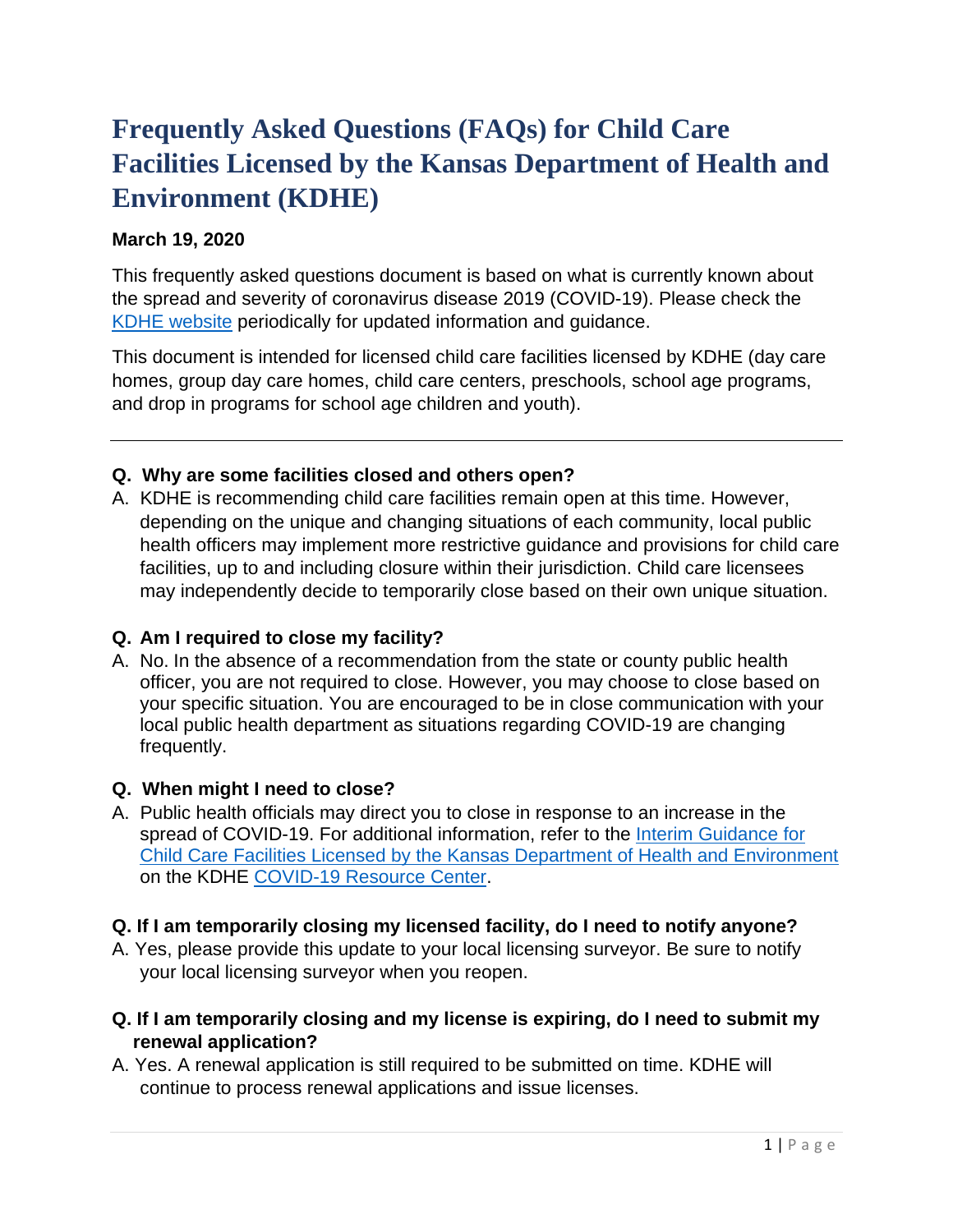### **Q. Our facility is located in a school that is closed. Can we continue to operate?**

- A. If a facility is located in a school building that is currently closed, you will need approval from the school district and the local public health officer in order to continue operating at that location. Programs are only authorized to operate at the location printed on the license.
- **Q. Can a facility licensed to operate in a school building be granted an exception to operate in a new, temporary location?**
- A. here are no waivers or exceptions to processes or regulations in place related to COVID-19 response. This includes issuing temporary licenses for an existing facility to operate in an alternate location.
- **Q. Do I need to have new employees complete the fingerprint background checks before coming to work? What if there is not a location to get the fingerprinting completed?**
- A. At this time there is no exception to the background requirements. We await guidance from Federal partners. It is important that you watch for additional guidance pertaining to background checks on the KDHE child care licensing website.
- **Q. May I continue to enroll new children as long as I don't exceed my license capacity?**
- A. New enrollment is permitted. However, it is critical that health screening happens prior to entry and ongoing for all new and existing children. See more information about risk and recommendations for quarantine and isolation on the KDHE [COVID-](https://govstatus.egov.com/coronavirus)[19 Resource Center.](https://govstatus.egov.com/coronavirus)

# **Q. Can I get an exception to exceed my license capacity?**

- A. KDHE will not be granting exceptions to exceed license capacity or eliminate other health and safety requirements related to COVID-19 response.
- **Q. Can the two school age children currently enrolled in my home-based child care facility attending before and after school and on breaks stay in care for full days until the crisis has ended?**
- A. Yes. K.A.R. 28-4-114(j)(2)(A) allows two additional children 5 to 11 years of age to be present during emergency school closures.
- **Q. What if a parent is looking for child care and I do not have any spots?**
- A. Refer parents to the [Child Care Aware](http://www.ks.childcareaware.org/) website or toll free number 877.678.2548 for assistance searching for child care in their area. KDHE has an [online information](http://www.kdheks.gov/bcclr/capp.htm)  [system](http://www.kdheks.gov/bcclr/capp.htm) that serves as a tool to support families in making informed child care choices and can be used to review compliance history of a current or potential child